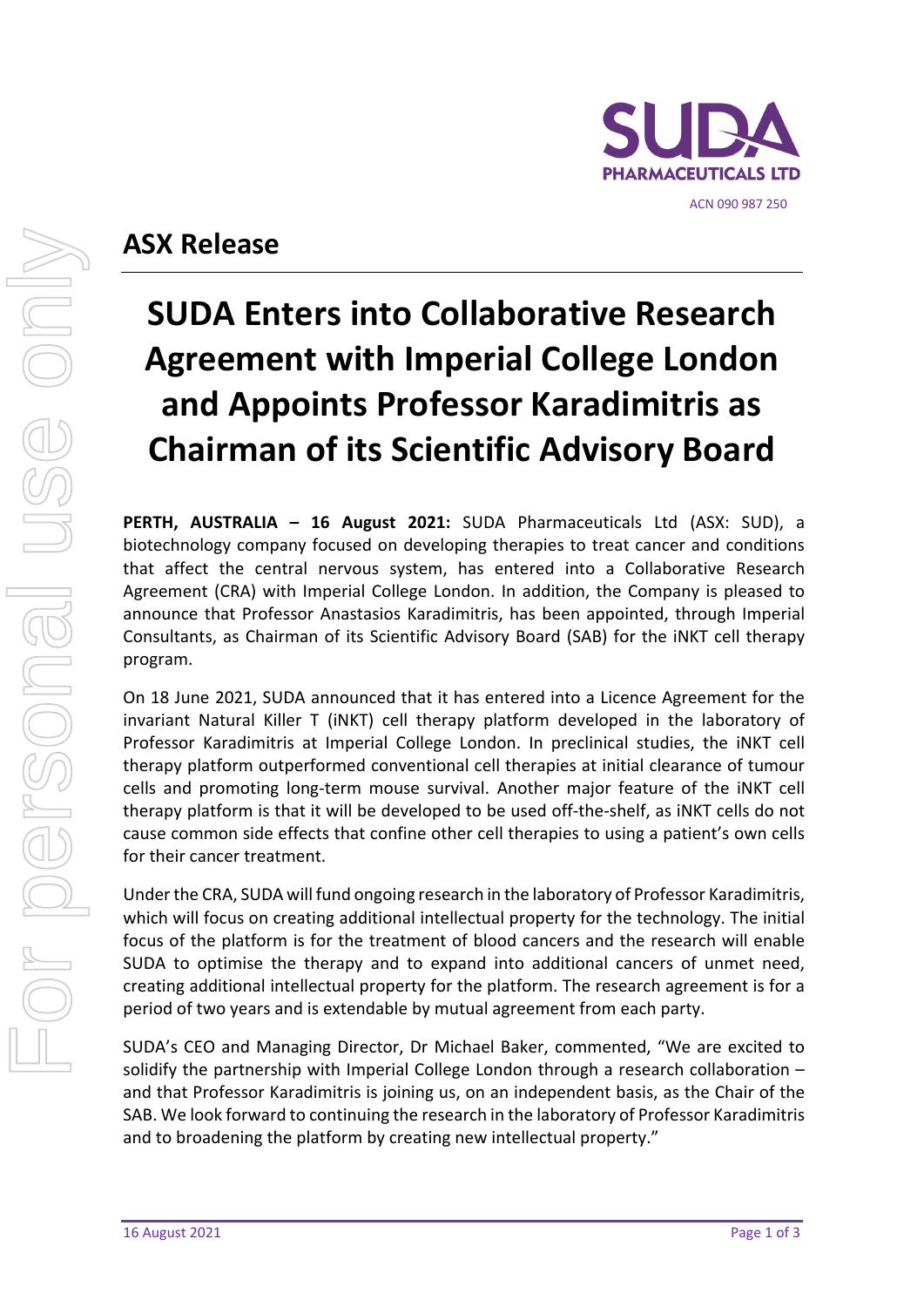For and on behalf of the Board and for further information, please contact:

**Dr Michael Baker Chief Executive Officer & Managing Director SUDA Pharmaceuticals Ltd** Tel +61 (0) 403 468 187 mbaker@sudapharma.com

## **NOTES TO EDITORS:**

### **About SUDA Pharmaceuticals Ltd**

SUDA Pharmaceuticals Ltd (ASX: SUD) is a biotechnology company focused on developing therapies to treat human disease. SUDA's two focus areas are oncology and conditions that impact the central nervous system. SUDA is developing its invariant natural killer T (iNKT) cell therapy platform from Imperial College London to treat blood cancers. The Company is also developing low‐risk oral sprays to reformulate existing pharmaceuticals. The potential benefits of administering drugs through the oral mucosa (i.e. cheeks, tongue, gums and palate) include ease of use, lower dosage, reduced side effects and faster response time. SUDA's product pipeline includes an oral spray for the platelet‐lowering drug anagrelide to treat metastatic disease in the background of high platelets, and ZolpiMist™, a first-in-class oral spray of zolpidem tartrate to treat short-term insomnia. ZolpiMist is approved by the FDA and the TGA and is marketed in the USA. SUDA has rights to the product outside of the US and Canada. Other products in development include oral sprays to treat migraine headaches, motion sickness, and drug-resistant epilepsy.

For more information, visit www.sudapharma.com

#### **About Imperial College London**

Imperial College London is one of the world's leading universities. The College's 20,000 students and 8,000 staff are working to solve the biggest challenges in science, medicine, engineering and business.

Imperial is the world's fifth most international university, according to Times Higher Education, with academic ties to more than 150 countries. Reuters named the College as the UK's most innovative university because of its exceptional entrepreneurial culture and ties to industry.

Imperial staff, students and alumni are working round‐the‐clock to combat COVID‐19. Imperial has nearly two thousand key workers, and is at the forefront of coronavirus epidemiology, virology, vaccine development and diagnostics. More than one thousand Imperial staff and students are volunteering to support the NHS.